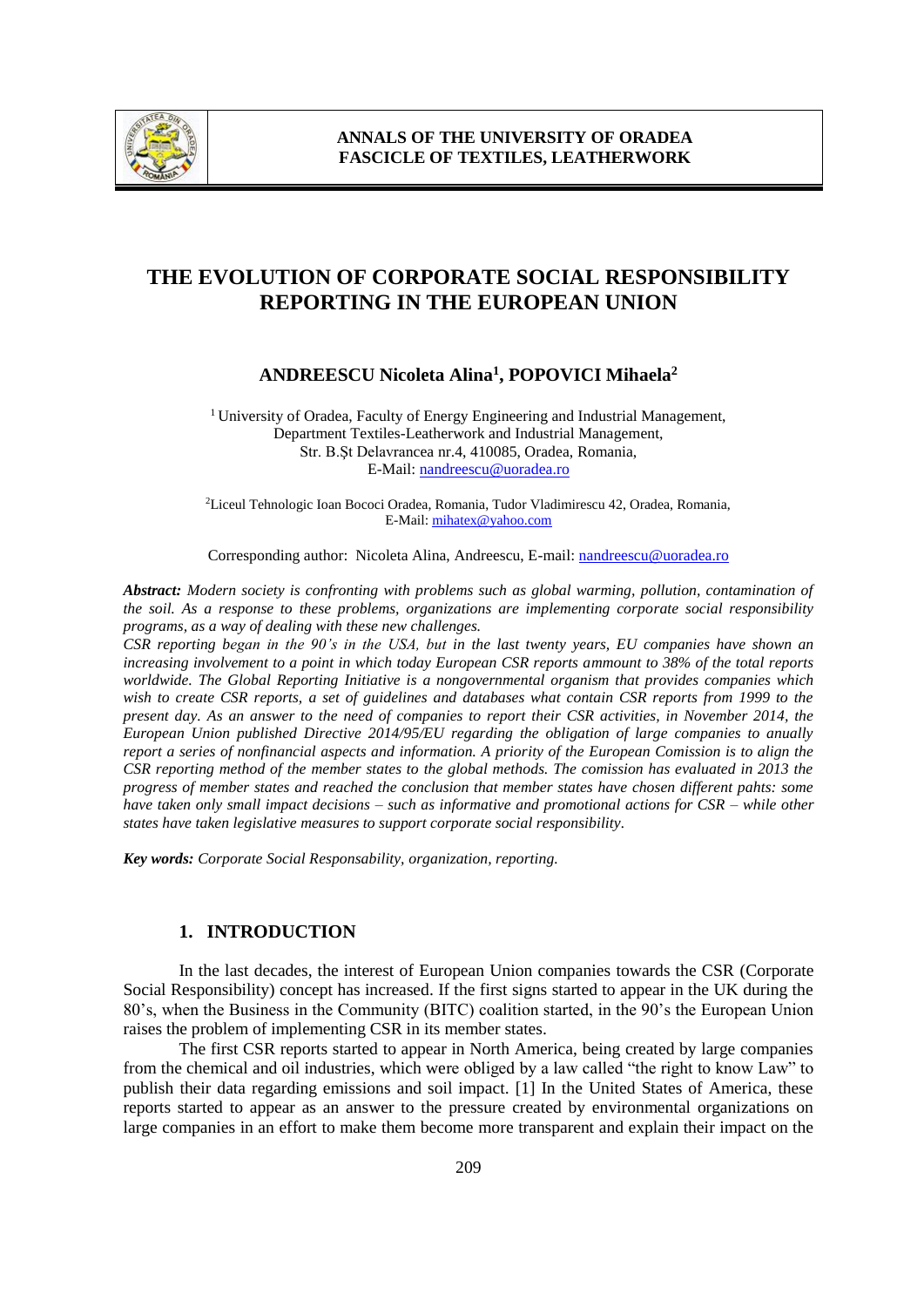

## **ANNALS OF THE UNIVERSITY OF ORADEA FASCICLE OF TEXTILES, LEATHERWORK**

environment, while today the pressure comes from the investors, the employees and the local communities. In Europe, CSR reporting began 20 years ago and today it is still on the rise.

The economic crisys and its social consequences have had a negative impact on consumers' trust in business. They have diverted their attention to the ethical and social performance of companies. The European Comission wanted that through the renewal of its efforts in promoting CSR, to create favorable conditions for a sustainable economic development and a responsible behavior of the companies.

#### **2. ASPECTS OF CSR REPORTING IN THE EU**

The European Councill and European Parliament have invited the European Comission to develop a CSR policy for the European Union. In the Europe 2020 strategy, the Comission has taken the role of renewing the EU strategy for promoting CSR. In the 2010 press buletin, in regards to industrial policies, the Comission has expressed its intention on creating a new CSR policy.

In October 2011, the European Comission presented its strategy and action plan by which it proposed to encourage the adoption of CSR principles in the European space, in the 2011-2014 period. [2]

Through the Directive of 2014, the European Commission deems necessary to coordonate internal judicial dispozitions regarding nonfinacial information presentation, as this is of major interest to large companies, their shareholders and other interested parties. Coordonation in this field is necessary because most of these companies operate in several member states. [3] Also, it is necessary to set certain minimal judicial requirements as to what the level of information that needs to be givent access to the public and authorities, by companies from accross the Union. [3]

In November 2014, the European Union published Directive 2014/95/UE [4] regarding the obligation of large companies to report anually a series of nonfinacial aspects and information regarding diversity (CSR /sustainability reports). [1] This Directive was adopted in its final form by the European Parliament and the Eurpean Union Council in September 2014, coming to complete and modify another European Union Directive – more specifically, 2013/34/UE relating to finacial reporting done by companies.

Directive 2013/34/UE obliges "public interest companies" with over 500 employees to publish a nonfinacial declaration which contains "information relating to environmental, social or personal aspects, human rights and fighting against corruption and bribery". [5]

According to the normative act, in article 2 the public interest companies are defined: "companies that are tradeable on the stock market, credit companies, insurance companies or any other company that, by its nature, size or status, represents a significant public interest". [5] Companies that fall under this describtion must publish on a yearly basis, begining with 2017, a declaration that contains: a short describtion of their business model, a describtion of adopted policies in regards to mentioned nonfinancial aspects, the results of said policies, the main risks related to the aforementioned aspects which are a part of the company's operations and the way in which the company is handling the risks that may appear as a result of those operations, as well as relevant performance indicators for the field of work of the company. [5]

A priority of the European Comission's action is to allign the European and global CSR. This means solicting EU companies to make an effort in conforming and acting in acordance with the internationally recognized guides and principles: the Organisation for Economic Cooperation and Development Guide for multinational companies, the Ten United Nations Global Compact Principles, the Directing Principles of the United Nations regarding business and human rights, the Tripartheid Declaration for setting principles regarding multinational companies and social policies of the International Work Organization, ISO 26000 Social Responsability Standard,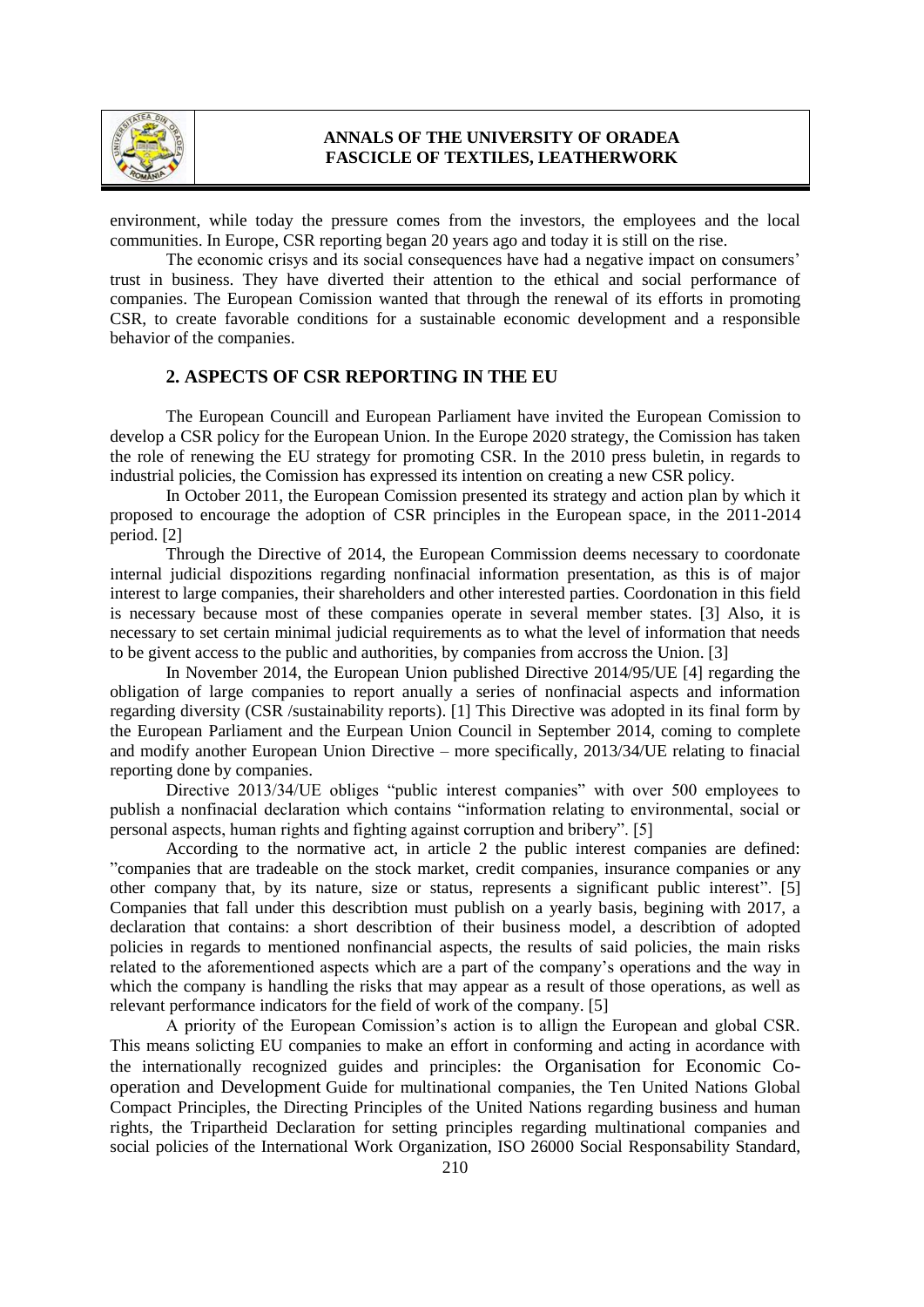

#### **ANNALS OF THE UNIVERSITY OF ORADEA FASCICLE OF TEXTILES, LEATHERWORK**

or other internationally and EU recognized institutions, as well as the EMAS – Environment Management and Audit System. [5]

In this way, member states need to make sure they have efficient national procedures to impose the respecting of the obligations set though the directive, as well as that these procedures are accesible to all natural and legal persons that have a legitimate interest according to the national rights, as to respecting the dispositions of the directive. National legislations regarding consolidated management reports should then be coordonated to fullfill the informational comparability and coherence objectives that companies should publish in the Union. [3]

The comission has monitorized the involvement of companies in applying these rules and international CSR guides.

The comission has evaluated in 2013 the progress of member states and reached the conclusion that countries have chosen different pahts: some have taken only small impact decisions  $-$  such as informative and promotional actions for CSR  $-$  while other states have taken legislative measures to support corporate social responsibility. [6]

In June 2014, 15 member states already had national action plans for CSR (Belgium, Bulgaria, Cyprus, Czech Republic, Germany, Denmark, Estonia, Finland, France, Italy, Lithuania, Holland, Poland, Sweden, UK). In 5 other countries these plans were nearly finished (Austria, Ireland, Hungary, Malta, Spain) and in 7 more (Croatia, Grece, Lithuania, Portugal, Romania, Slovenia, Slovakia) the plans were still in their development phases. [6]

## **3. THE EVOLUTION OF CORPORATE SOCIAL RESPONSIBILITY REPORTING IN THE EUROPEAN UNION**

Member states of the EU have begun to produce CSR reports according to Global Reporting Initiatives (GRI) Standards begining with 1999. If in the first year, only nine reports have been filed, this number increased yearly so that in 2014 a number of 2005 reports were filed. In total, 12.562 reports. In the chart and table, the evolution of the number of reports in the EU is presented, based on infromation rom the GRI.

| Crt. No. | Year | No. of reports | Crt. No. | Year | No. of reports |
|----------|------|----------------|----------|------|----------------|
| 1.       | 1999 |                | 10.      | 2008 | 594            |
| 2.       | 2000 | 22             | 11.      | 2009 | 803            |
| 3.       | 2001 | 58             | 12.      | 2010 | 1037           |
| 4.       | 2002 | 59             | 13.      | 2011 | 1371           |
| 5.       | 2003 | 83             | 14.      | 2012 | 1644           |
| 6.       | 2005 | 157            | 15.      | 2013 | 1752           |
| 7.       | 2005 | 228            | 16.      | 2014 | 2005           |
| 8.       | 2006 | 307            | 17.      | 2015 | 1923           |
| 9.       | 2007 | 434            | 18       | 2016 | 79             |

*Table 1:Evolution of no of CSR reports from 1999-2015*

*Source: made by the author according to the GRI database*

We consider this as being an evolution determined by several factors: the society became more aware of the role which the companies play in our daily lives, which in turn led to changes in laws that later were implemented by companies. In this way, the companies had to adapt to be able to face the competition. The economical crisis had a major impact on society in general, as well as on companies. Based on the data from table 1, we can see that after 2011, there has been a great increase in the number of CSR reports filed by the companies (a 32% increase when compared to 2010). [8]